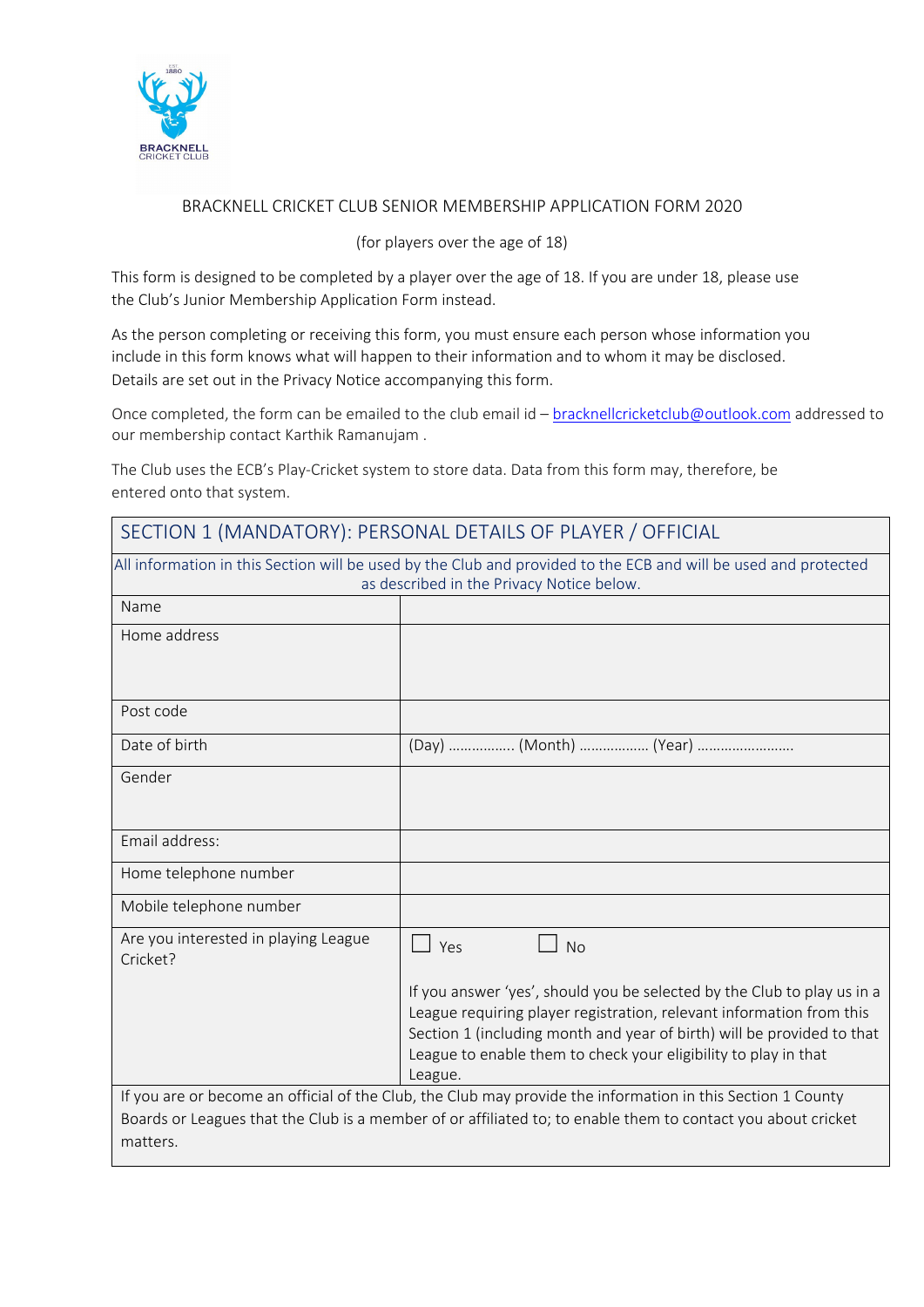

If you are a player and attend a County Board or League run event (such as trials, nets or representative fixtures), the Club may provide your name and contact details to the relevant League / County Board to enable them to notify you of arrangements.

| SECTION 2 (OPTIONAL): EMERGENCY CONTACT DETAILS          |                             |                                                |  |  |
|----------------------------------------------------------|-----------------------------|------------------------------------------------|--|--|
| Name of an adult who can be<br>contacted in an emergency | Phone number of named adult | Relationship which this<br>person has with you |  |  |

| SECTION 3 (OPTIONAL): SPORTING EXPERIENCE INFORMATION               |  |  |  |  |  |
|---------------------------------------------------------------------|--|--|--|--|--|
| Have you played cricket before:  <br>Yes  <br>No.                   |  |  |  |  |  |
|                                                                     |  |  |  |  |  |
| If yes, where has this been played?                                 |  |  |  |  |  |
| School<br>Local authority coaching session(s)<br>Club<br>University |  |  |  |  |  |
| Other (please specify)                                              |  |  |  |  |  |

| SECTION 4 (OPTIONAL): DISABILITY                                                                                                                                                                                           |  |  |  |  |  |
|----------------------------------------------------------------------------------------------------------------------------------------------------------------------------------------------------------------------------|--|--|--|--|--|
| By providing the information in this Section 4, you are giving your explicit consent to the Club using this                                                                                                                |  |  |  |  |  |
| information (and any additional disability information provided by or for you) for statistical purposes as well as to<br>establish if there are any additional needs / support / adjustments that you may requires.        |  |  |  |  |  |
| The Equality Act 2010 defines a disabled person as anyone with 'a physical or mental impairment, which has a<br>substantial and long-term adverse effect on his or her ability to carry out normal day-to-day activities'. |  |  |  |  |  |
| Do you have any physical or mental health conditions or illnesses that have lasted or are expected to last 12                                                                                                              |  |  |  |  |  |
| months or more?<br>No<br>Yes                                                                                                                                                                                               |  |  |  |  |  |
|                                                                                                                                                                                                                            |  |  |  |  |  |
| Does this disability or illness affect you in any of the following areas?                                                                                                                                                  |  |  |  |  |  |
| Vision impairment                                                                                                                                                                                                          |  |  |  |  |  |
| Hearing impairment                                                                                                                                                                                                         |  |  |  |  |  |
| Mobility impairment                                                                                                                                                                                                        |  |  |  |  |  |
| Dexterity impairment                                                                                                                                                                                                       |  |  |  |  |  |
| Learning impairment                                                                                                                                                                                                        |  |  |  |  |  |
| Memory impairment                                                                                                                                                                                                          |  |  |  |  |  |
| Mental health impairment<br>П                                                                                                                                                                                              |  |  |  |  |  |
| Stamina, breathing or fatigue impairment                                                                                                                                                                                   |  |  |  |  |  |
| Developmental impairment                                                                                                                                                                                                   |  |  |  |  |  |
| Has other type of impairment, please provide more details:                                                                                                                                                                 |  |  |  |  |  |
|                                                                                                                                                                                                                            |  |  |  |  |  |
|                                                                                                                                                                                                                            |  |  |  |  |  |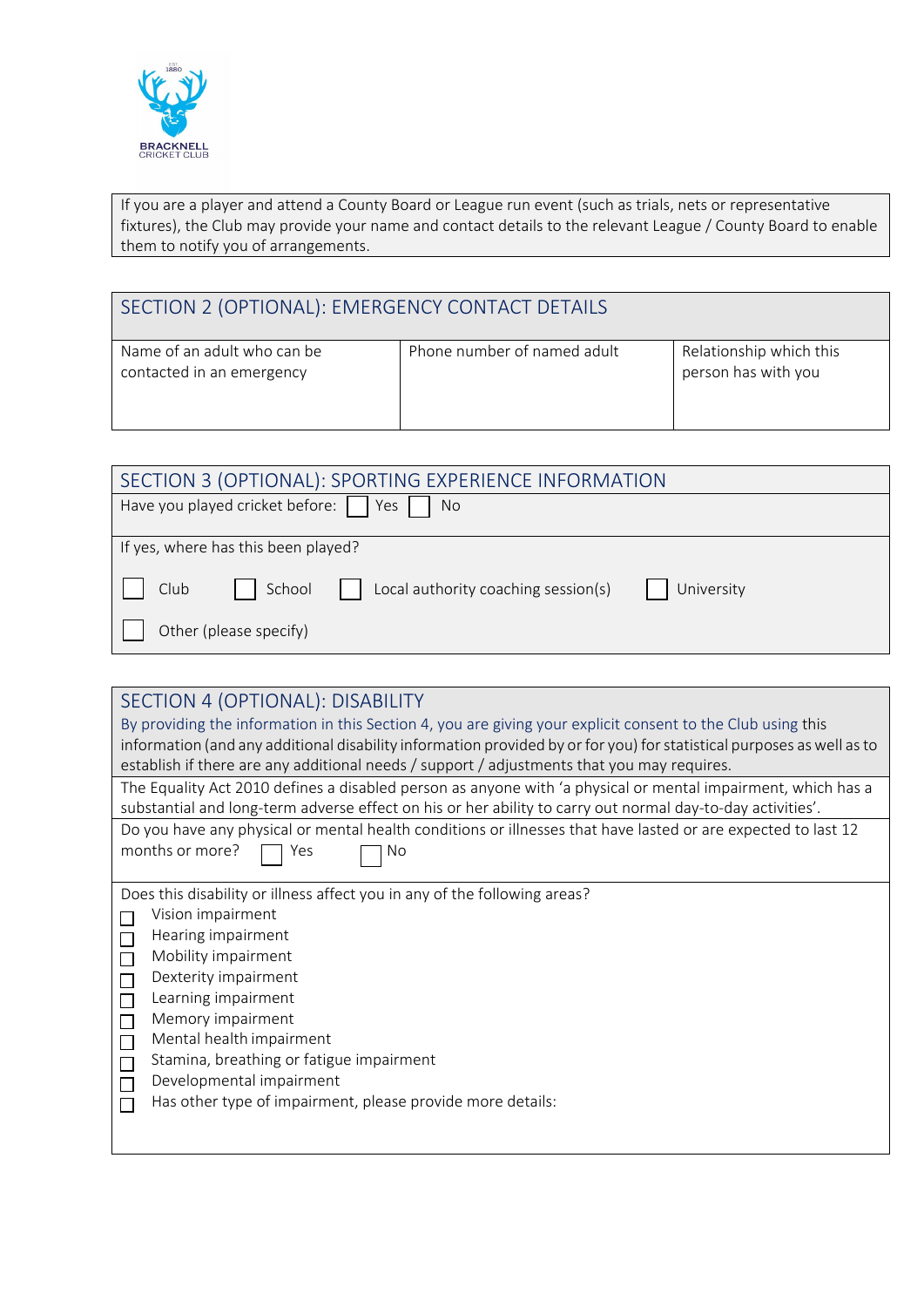

## SECTION 5 (OPTIONAL): MEDICAL INFORMATION

By providing the information in this Section 5, you are giving your explicit consent to the Club using this information (and any additional medical information provided by or for you) to help you when you participate in cricket activities.

Please detail below any important medical information that our club volunteers need to know and which would be affected by your participation in cricket activities. Such as: allergies; medical conditions (for exampleepilepsy, asthma, and so on); current medication; special dietary requirements, any additional needs, and/or any injuries. Please indicate if you would like to discuss this privately with us.

Name of doctor/surgery name

Doctor's telephone number

Medical consent:

I consent to my medical details to be shared with coaches/leaders for the purposes of the delivery of my safe participation in Club activity.

If you do not give your consent, this will not affect your membership of the Club. However, giving us consent to share this information will help Club coaches and leaders to know how to respond effectively in the case of any medical emergency.

I agree to take part in the activities of the Club.

I confirm I have read, or have been made aware of, the Club's policies concerning:

| $\vert$ Changing / showe |  |
|--------------------------|--|

ering  $\vert$  | Anti bullying and the code of conduct

Transporting children

Photography / video  $\vert \vert$  Social media, text and email

I understand and agree to the responsibilities which I have regarding these policies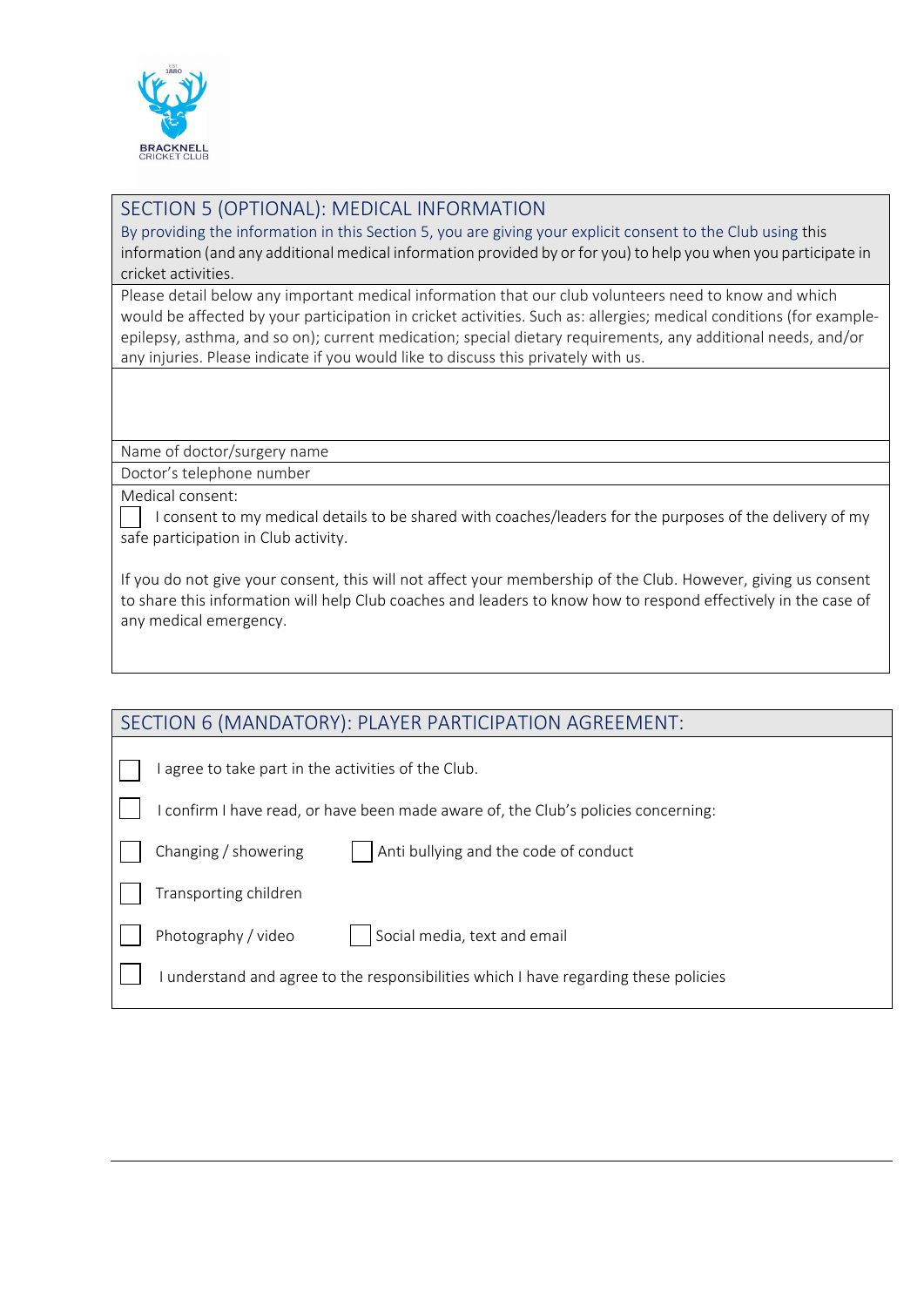

# SECTION 7 (OPTIONAL): CLUB PHOTOGRAPHY/VIDEO CONSENT

I consent to the Club photographing or videoing my involvement in cricket in line with the Club photography/video policy.

If you do not give your consent, this will not affect your membership of the Club. If you choose not to give consent, please contact us to discuss how we can manage any potential photography.

## SECTION 8: PRIVACY STATEMENT:

Bracknell Cricket Club takes the protection of the data that we hold about you as a member seriously and will ensure that the data you provide is processed in accordance with data protection legislation.

Please read the Club's Privacy Notice below carefully to see how the Club will use and protect your personal data, who it may be disclosed to and why and your rights in respect of your personal data.

## SECTION 10 (MANDATORY): MEMBERSHIP FEES

The membership fees per annum:

| Adult                            |              | $\pm$ \$0.00 |
|----------------------------------|--------------|--------------|
| Student : $\text{\pounds}$ 40.00 |              |              |
| <b>Social</b>                    | $\mathbf{r}$ | £ 20.00      |

Fees can be paid by a bank transfer the details of which are : Sort code : 51-81-22 Account No : 86238191 Account Name : Bracknell Cricket Club

Please mention the name of the Adult member as reference in the Bank transaction